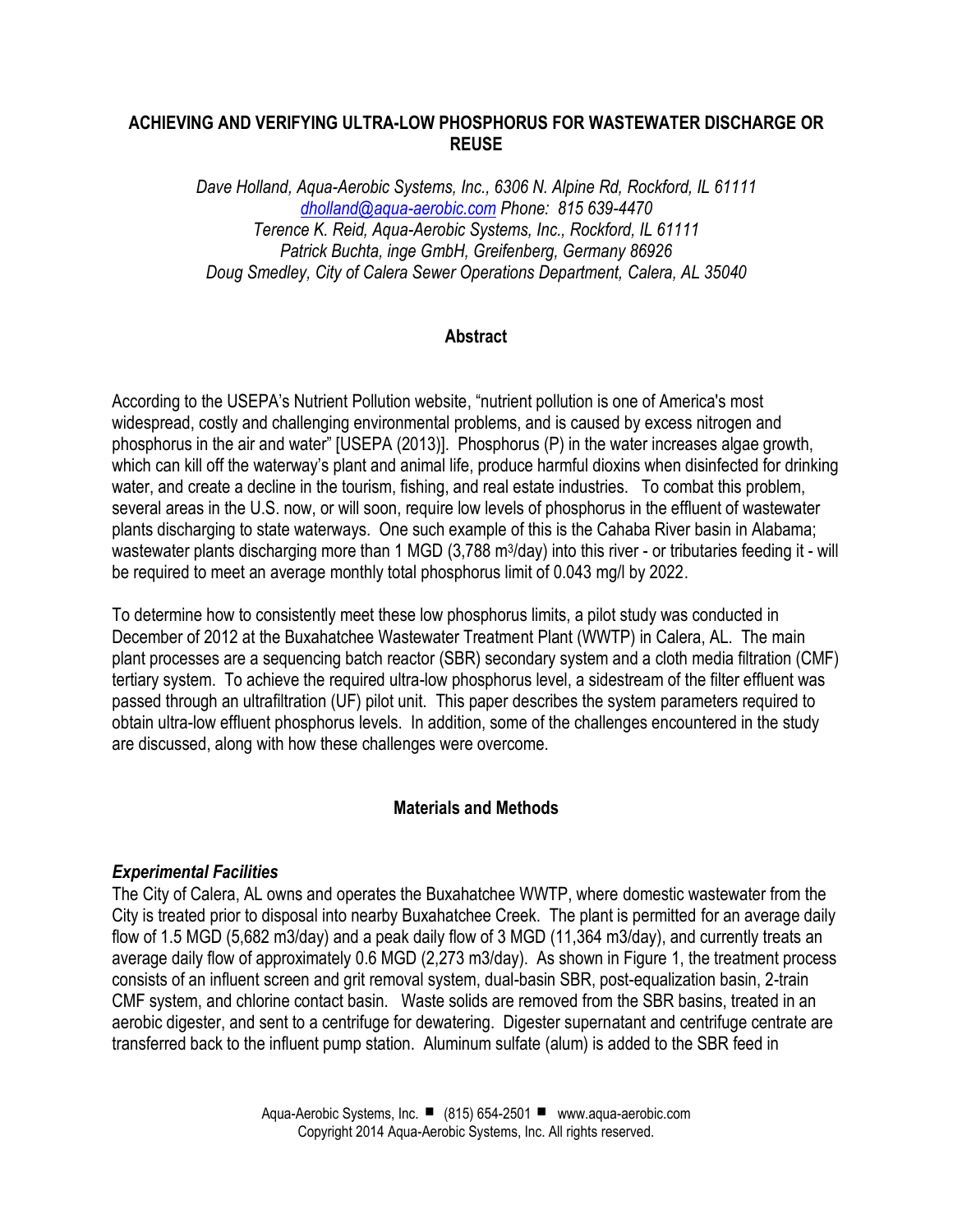proportion to the influent flow. If required, alum can also be added to each SBR basin during its React phase, to the inlet to the post-equalization basin, to the digester supernatant, and to the centrate.



**Figure 1.** Buxahatchee WWTP Layout

The SBR system consists of two (2) 900,000-gallon (3,400-m<sup>3</sup> ) circular basins and is designed for both biological and chemical phosphorus removal. The aeration system operates completely independent of the basin mixing so that anaerobic, aerobic, and anoxic conditions are achieved in each SBR basin during the different operating phases. When the screened wastewater enters the basin during an anaerobic phase, the phosphorus-accumulating organisms (PAOs) in the basin release phosphorus in order to provide the energy needed to consume the wastewater organics and to create new cell mass (see Figure 2). Then, when oxygen is added to the basin during the aerobic phase, the PAOs consume as much phosphorus as they can – a process known as "luxury uptake" – including much of the phosphorus in the influent wastewater.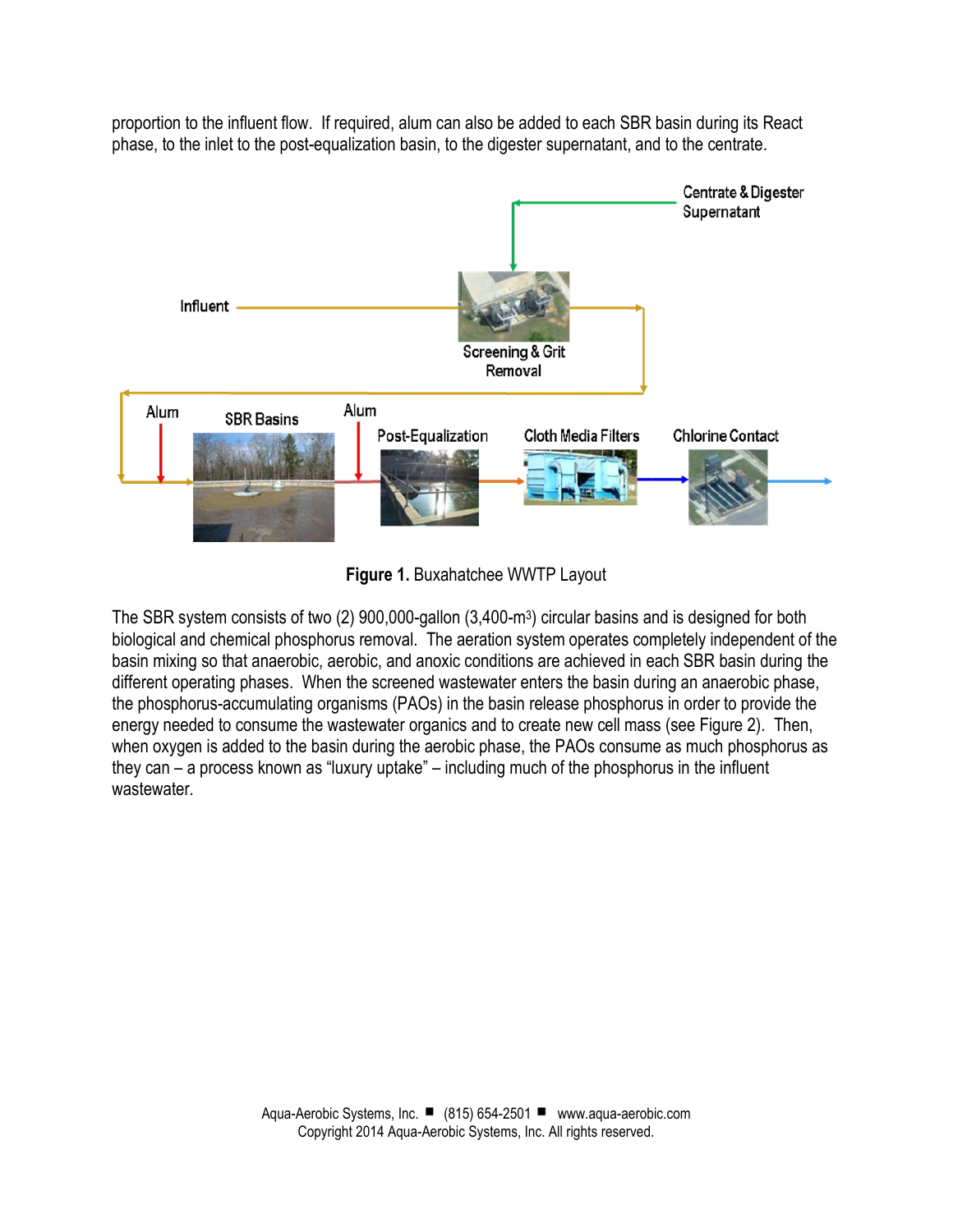

**Figure 2.** Biological Phosphorus Removal

Most of the remaining phosphorus in the basin reacts with the alum injected into the influent to form aluminum phosphate (AlPO4), which is not very soluble at fairly neutral pHs and settles with the biomass to the bottom of the basin during the Settle phase. The SBR's subsequent Decant phase prevents most of the phosphorus-laden biomass and AIPO<sub>4</sub> from entering the SBR effluent, and they are eventually pumped from the basin to the digester. The control system allows adjustment of the SBR operating parameters and alum dosages to optimize both the biological and chemical phosphorus removal processes.

The CMF system consists of two 6-disk filters, each providing 3,477 ft<sup>2</sup> (323 m<sup>2</sup> ) of effective filtration area and featuring nylon cloth media with a nominal particle removal rating of approximately 0.0004 inches (10 µm). The filters use an outside-to-inside, vertically mounted configuration that allows heavier solids to settle to the bottom of the filter tanks, where they are periodically vacuumed to drain. As a filtration layer develops on the cloth, the tank level rises until a high setpoint is reached, which initiates a backwash step. The filters remove most of the phosphorus-rich biomass and AlPO<sup>4</sup> precipitate that were not settled out in the SBR or post-equalization basins.

During the study, a portion of the wastewater in each CMF effluent chamber was fed through hoses to the UF pilot plant (see Figure 3). A centrifugal pump in the pilot pumped the filtered effluent through a 0.012 inch (300 µm) wire strainer, which was used to remove large particles that could damage the membrane fibers. Once through the strainer, the flow filled a 120-gallon (450-liter) feed tank.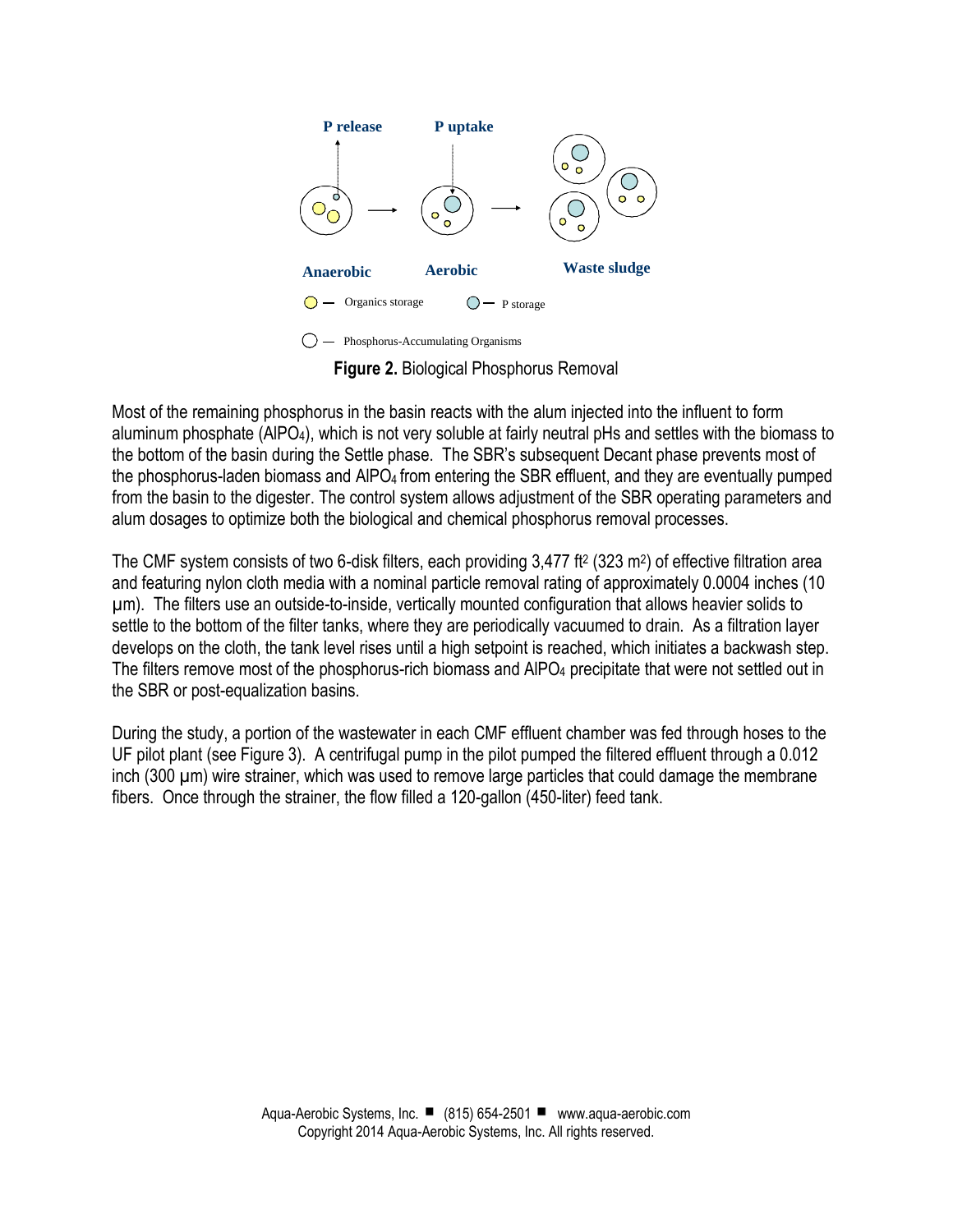

**Figure 3.** Flow Diagram for the UF Pilot Plant

Alum was injected into the wastewater prior to entering the membrane module in order to react with any dissolved reactive phosphorus still present in the wastewater, forming an AIPO<sub>4</sub> precipitate that could be filtered out by the membrane. During each pilot run, this alum concentration was varied to determine its affect on the final effluent phosphorus levels.

The UF pilot plant included a piping loop between the alum injection point and the membrane module that was made up of five separate chambers designed to allow adjustment of the alum retention time. Previous testing revealed that these have little to no affect on membrane performance; however, all five chambers were used for the purpose of this study, resulting in a 200-second retention time at the lower flow and a 125-second retention time at the higher flow.

The reaction of the alum with the phosphate lowered the pH of the wastewater. If the pH dropped below 6.5, caustic (NaOH) was injected into the wastewater to raise the pH, preventing the AlPO<sup>4</sup> from redissolving.

During filtration modes, filtered wastewater was pumped from the feed tank through a single 645 ft<sup>2</sup> (60 m<sup>2</sup>) UF module using a 3 HP (2.2 kW) feed pump. The module used was inge's dizzer® XL and contained about 2,000 polyethersulfone (PES) Multibore® fibers, each with (7) 0.035 inch (0.9 mm) bores. The nominal size of the membrane pores on the inside of each bore was  $8 \times 10^{-7}$  inch (0.02  $\mu$ m), resulting in a molecular weight cutoff of 150,000 Daltons.

During filtration, filtered wastewater was introduced to the inside of each fiber bore with filtrate (permeate) forced to the outside of the membrane (i.e. inside-out), as shown under the Filtration mode in Figure 4. The filtrate was transferred to the filtrate/backwash tank, where it flowed by gravity to a manhole and was pumped back to the influent pump station.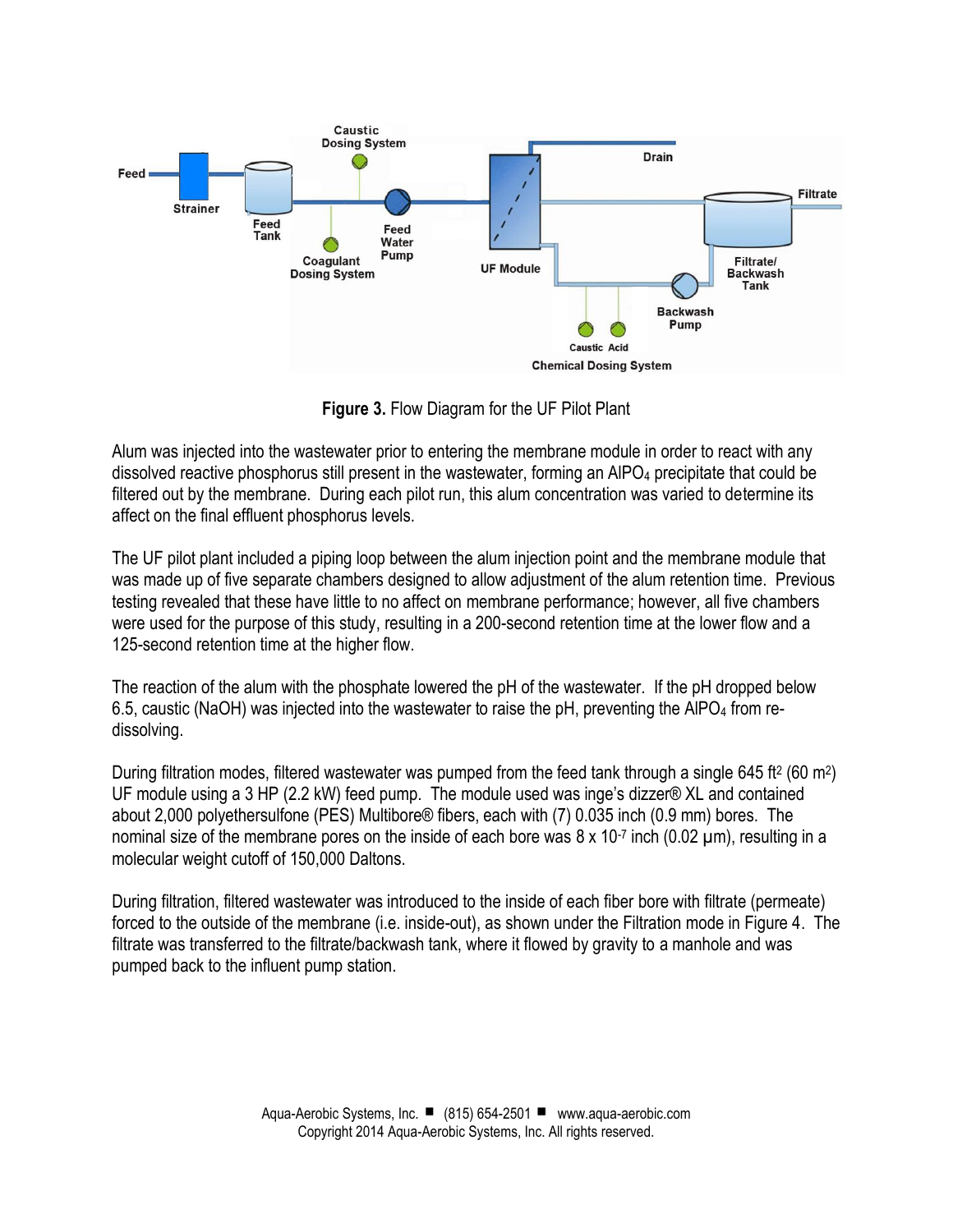

**Figure 4.** UF Operating Modes

A variable-frequency drive (VFD) on the membrane feed pump was used to maintain a constant flow through the membrane during each pilot run. The feed pressure to the membrane was monitored, and was found to increase throughout the filtration process as the biomass and chemical solids in the wastewater collected on the membrane surfaces. To remove these solids, a periodic backwash was performed in which filtrate was pumped in the reverse direction through the membrane (from outside the fibers to inside the fiber bores) using a 5 HP (3.7 kW) backwash pump, as shown under the Backwash mode in Figure 4.

Some solids on the membrane are not removed with the backwashes; therefore, the membrane was cleaned periodically with caustic and hydrochloric acid to dissolve any remaining organic and inorganic solids, respectively, as shown under the Chemically-Enhanced Backwash (CEB) mode in Figure 4. This was accomplished by dosing the chemical into the backwash water, soaking the membrane in the chemical, and then flushing it to drain with filtrate.

Filter effluent was alternated into the top and bottom of the fibers in order to achieve an even layer of solids on the membrane surface, which improves the effectiveness of the periodic backwash and CEB events. Likewise, backwash and CEB flows were alternated into the top and bottom of the fibers in order to clean the membrane surfaces more effectively.

Four sampling points were used during the pilot run to collect the wastewater samples:

- 24-hour composite samples from the chlorine contact basin (CMF effluent)
- Grab samples from the feed line downstream of the alum injection
- Grab samples from the filtrate line
- 24-hour composite samples from the filtrate/backwash tank (pilot effluent)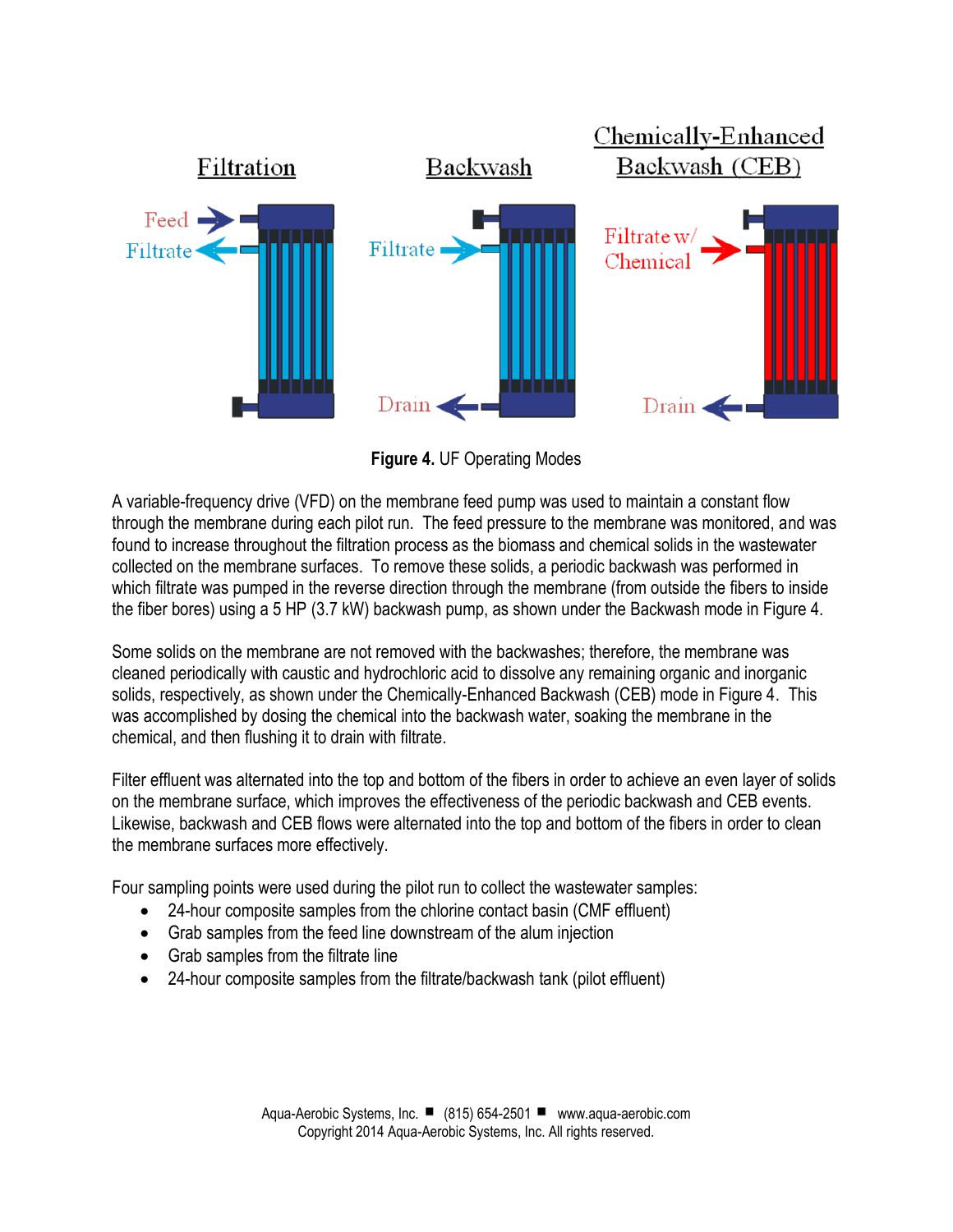In addition, the pilot plant included the following instruments for monitoring parameters via the pilot's human-machine interface (HMI):

- top and bottom feed pressure transmitters,
- filtrate/backwash pressure transmitter,
- feed pH sensor with temperature measurement,
- feed and filtrate/backwash flow meters,
- feed and filtrate/backwash tank level sensors,
- filtrate/backwash pH meter with temperature measurement,
- feed turbidimeter, and
- filtrate/backwash turbidimeter (with sample pump and valves).

# *Key Parameters*

The key parameter used during the study was the total phosphorus (TP) concentration, particularly in the final effluent. The TP is made up of the following components, any of which can be in either the soluble (dissolved) or insoluble (particulate) form:

- Reactive Phosphorus (RP), also known as orthophosphate ( $PO<sub>4</sub>$ -3)
- Condensed Phosphates (CP) polyphosphates (polymerized chains) or acid-hydrolyzable
- Organic Phosphates (OP), chemically-bound to organic molecules

During our study, most of the soluble forms of these TP components were first converted to an insoluble form via uptake into the biomass (biological removal) or reaction with alum (chemical removal) according to the following equation:

 $Al^{+3}$  +  $PO_4^{-3}$   $\longrightarrow$  AIPO<sub>4</sub>

While the biomass can most easily consume RP, some CP and even a little OP are also taken in. The acid-hydrolyzable portion of the CP is often converted to RP by the biomass or through hydrolysis. Alum, however, only reacts with the RP form and will have no affect on the other two forms. Soluble CP or OP molecules larger than 150,000 Daltons were removed by the UF. The insoluble forms were then either settled in the SBR basins and pumped to the digester, or filtered out by the CMF or UF.

Because of this, the TP of the UF effluent was expected to consist mostly of smaller, soluble CP polyphosphate and OP molecules, but with some soluble RP that didn't react with the alum and a very small amount of insoluble particles smaller than the UF membrane nominal pore size (0.02  $\mu$ m). Therefore, the concentration of the soluble, non-reactive phosphorus (dissolved CP and OP) in the raw wastewater influent is a good indication of the minimum effluent phosphorus level that may be achievable.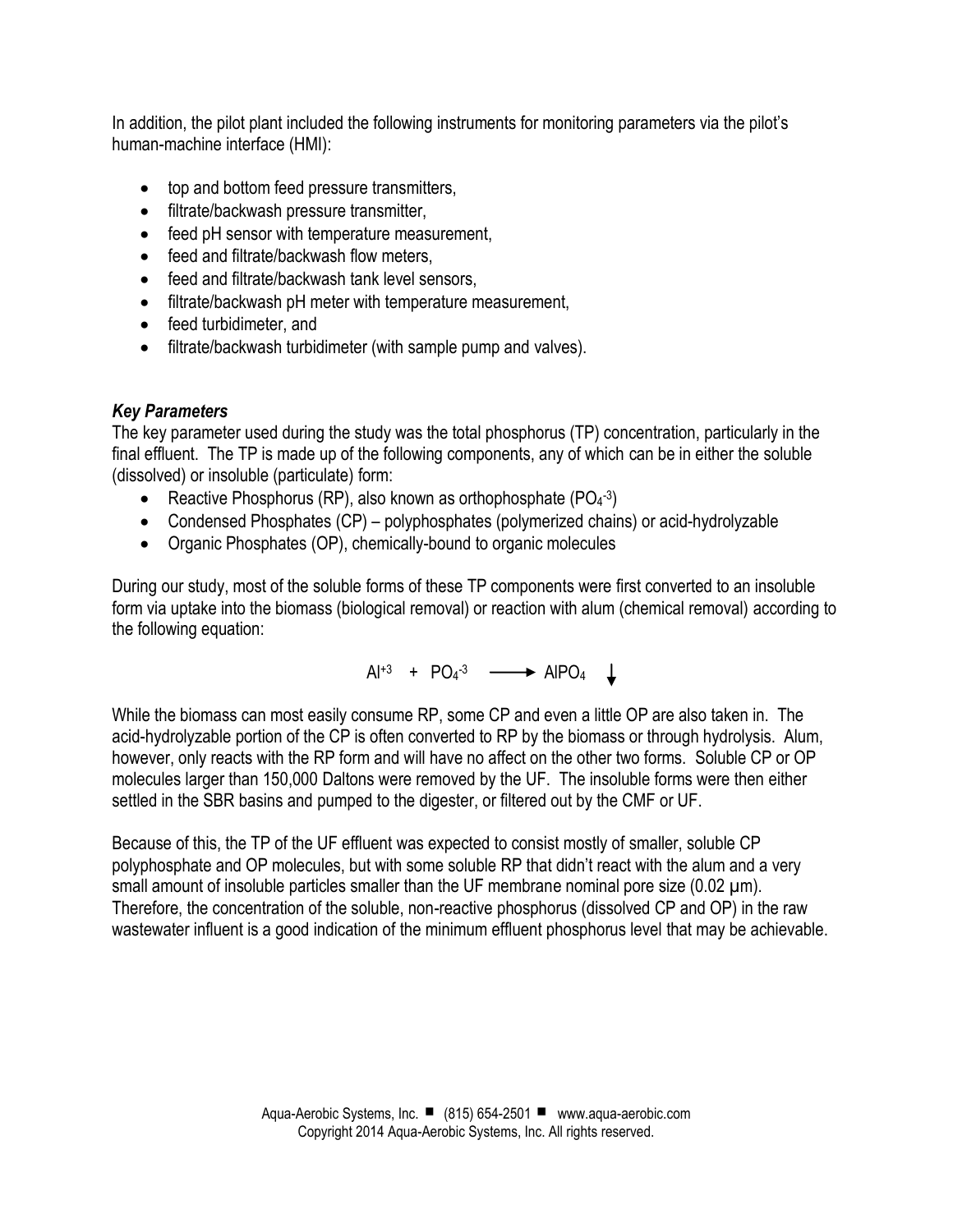Another key parameter is the coagulant dosage, in this case the amount of alum used to react with the RP in the wastewater. This dosage is calculated as the ratio of aluminum to phosphorus on a mass basis, typically in mg Al<sup>+3</sup> per mg TP. During the study, the Al<sub>2</sub>(SO<sub>4</sub>)<sub>3</sub> (alum) concentration is set at different levels for each pilot run, and the Al<sup>+3</sup> (aluminum) concentration is calculated using the following equation:

mg/l aluminum = mg/l alum x 31 g/mole  $Al^{+3}$  / 350 g/mole  $Al_2(SO_4)_3$ 

At each set alum concentration, the alum dosage will vary proportional to changes in filtered water TP levels. Once the effluent TP was consistently below the desired level (0.043 mg/l) during the pilot study, the alum concentration was lowered incrementally to determine the minimum required alum dosage.

A third key parameter is the pH of the filtered water following alum addition. This is important because the solubility of the AIPO<sub>4</sub> is pH-dependent, as shown on the graph in Figure 5 [Argaman (1991)]. As you can see from the graph, AIPO<sub>4</sub> is most insoluble at a pH of approximately 6.9 and its solubility increases steadily at pHs below 6.5 and above 7.2.



**Figure 5.** Solubility of Aluminum Phosphate at Varying pHs

The final key parameter was membrane flux (MF). This is the rate at which flow (Q) passes through a given membrane area (A) and is calculated using the following equation:

$$
MF = Q/A
$$

The flux is defined in gallons per square foot of membrane per day (gfd) or liters per square meter of membrane per hour (lmh). In all of the trial runs of the pilot systems, the feed flow was set to a specific value, and the speed of the membrane feed pump was automatically adjusted to maintain this value on the feed flow meter. Since the membrane area remained constant at 645 ft<sup>2</sup> (60 m<sup>2</sup>), the flux remained constant during each trial.

# *Experimental Design*

Prior to the study, operation of the existing system had been optimized for both biological and chemical phosphorus removal. In order to evaluate the TP removal capabilities of the UF pilot plant, the operating

> Aqua-Aerobic Systems, Inc. ■ (815) 654-2501 · www.aqua-aerobic.com Copyright 2014 Aqua-Aerobic Systems, Inc. All rights reserved.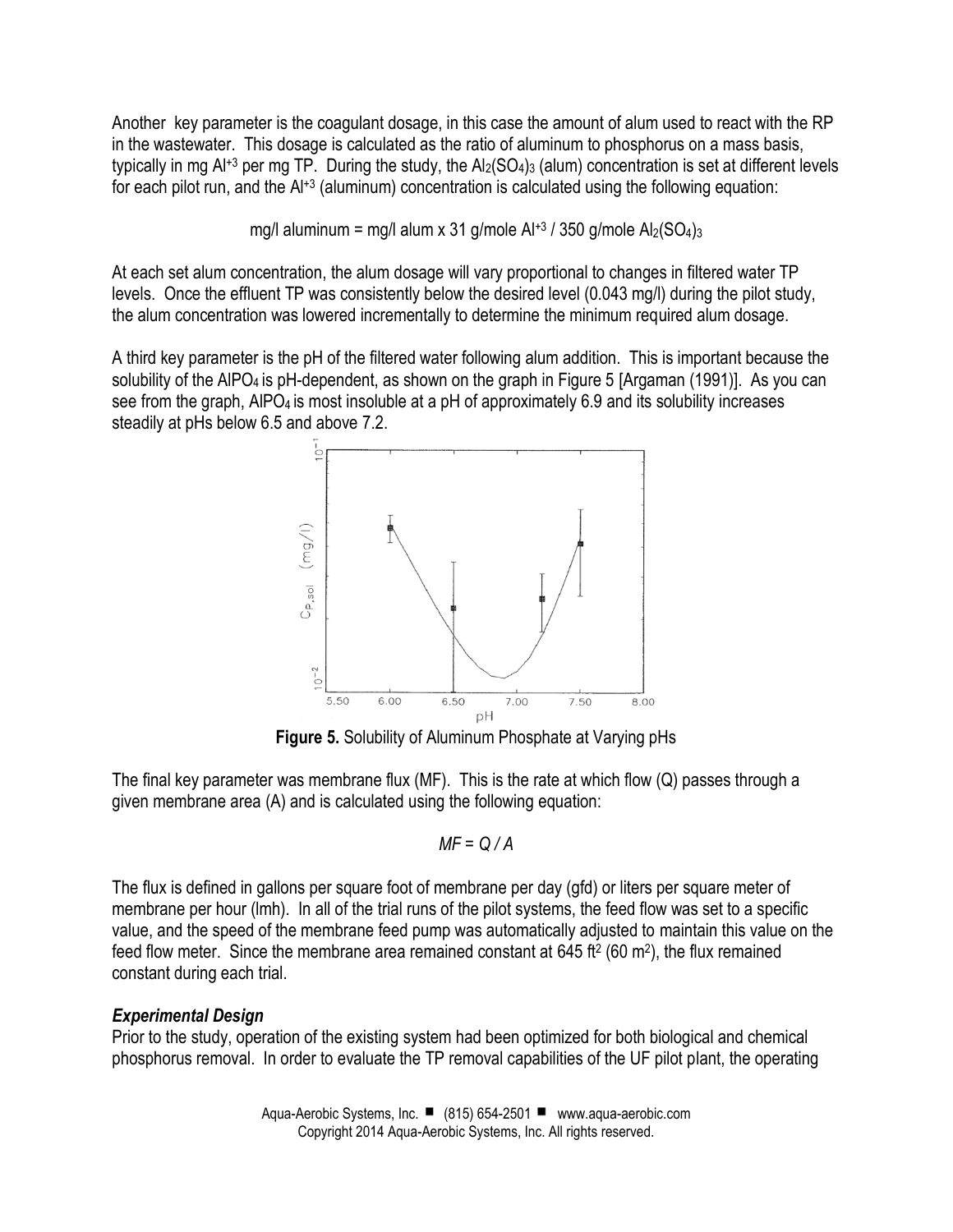parameters for the existing SBR and CMF systems remained the same for the duration of the study; these are shown in Table 1.

| <b>Description</b>                             | <b>Units</b> | <b>Value</b>   |
|------------------------------------------------|--------------|----------------|
| <b>SBR Cycles Per Day</b>                      | No.          | 4              |
| <b>SBR Mix Fill Phase Time</b>                 | Min.         | 50             |
| <b>SBR React Fill Phase Time</b>               | Min.         | 130            |
| <b>SBR React Phase Time</b>                    | Min.         | 40             |
| <b>SBR Settle Phase Time</b>                   | Min.         | 100            |
| <b>SBR Decant Phase Time</b>                   | Min.         | 40             |
| <b>SBR Sludge Waste Time</b>                   | Min.         | 16             |
| Aeration Timer #1 TOTAL Time (all SBR blowers) | Min.         | 65             |
| Aeration Timer #1 ON Time (all SBR blowers)    | Min.         | 45             |
| Aeration Timer #2 TOTAL Time (all SBR blowers) | Min.         | 65             |
| Aeration Timer #2 ON Time (all SBR blowers)    | Min.         | 45             |
| Aeration Timer #3 TOTAL Time (all SBR blowers) | Min.         | 40             |
| Aeration Timer #3 ON Time (all SBR blowers)    | Min.         | 40             |
| Aeration Timer #4 TOTAL Time (all SBR blowers) | Min.         | $\overline{0}$ |
| Aeration Timer #4 ON Time (all SBR blowers)    | Min.         | $\overline{0}$ |
| Aeration Timer #5 TOTAL Time (all SBR blowers) | Min.         | $\overline{0}$ |
| Aeration Timer #5 ON Time (all SBR blowers)    | Min.         | $\overline{0}$ |
| <b>CMF Backwash Level Setpoint</b>             | Inches (mm)  | 12 (305)       |
| <b>CMF Backwash Timer</b>                      | Hrs.         | 4              |

**Table 1.** SBR/CMF Parameters That Remained Constant During the Study

The pilot study was conducted from November 28, 2012 through December 19, 2012 and consisted of seven (7) separate test periods, each unique according to the aluminum concentration and influent flow/flux applied to the UF pilot (see Table 3).

During each test period, the filtration/backwash sequence consisted of four steps: filtration bottom, backwash bottom, filtration top, and backwash top. The CEB cleaning sequence consisted of seven steps for each of the two chemicals used: backwash top, backwash bottom, chemical introduction top, chemical introduction bottom, soak, rinse top, and rinse bottom. The backwash steps were identical to those used during the filtration sequence, as were the chemical introduction steps only the chemical is injected into the backwash flow. The rinse steps were done to flush the chemical out of the module before returning to the filtration/backwash sequence.

The primary cleaning sequence (CEB1) involved cleaning with caustic first, followed by cleaning with hydrochloric acid; a 5-minute filtration bottom step was placed between the two cleaning sequences to ensure that all of the caustic was flushed out of the module before the introduction of acid to avoid any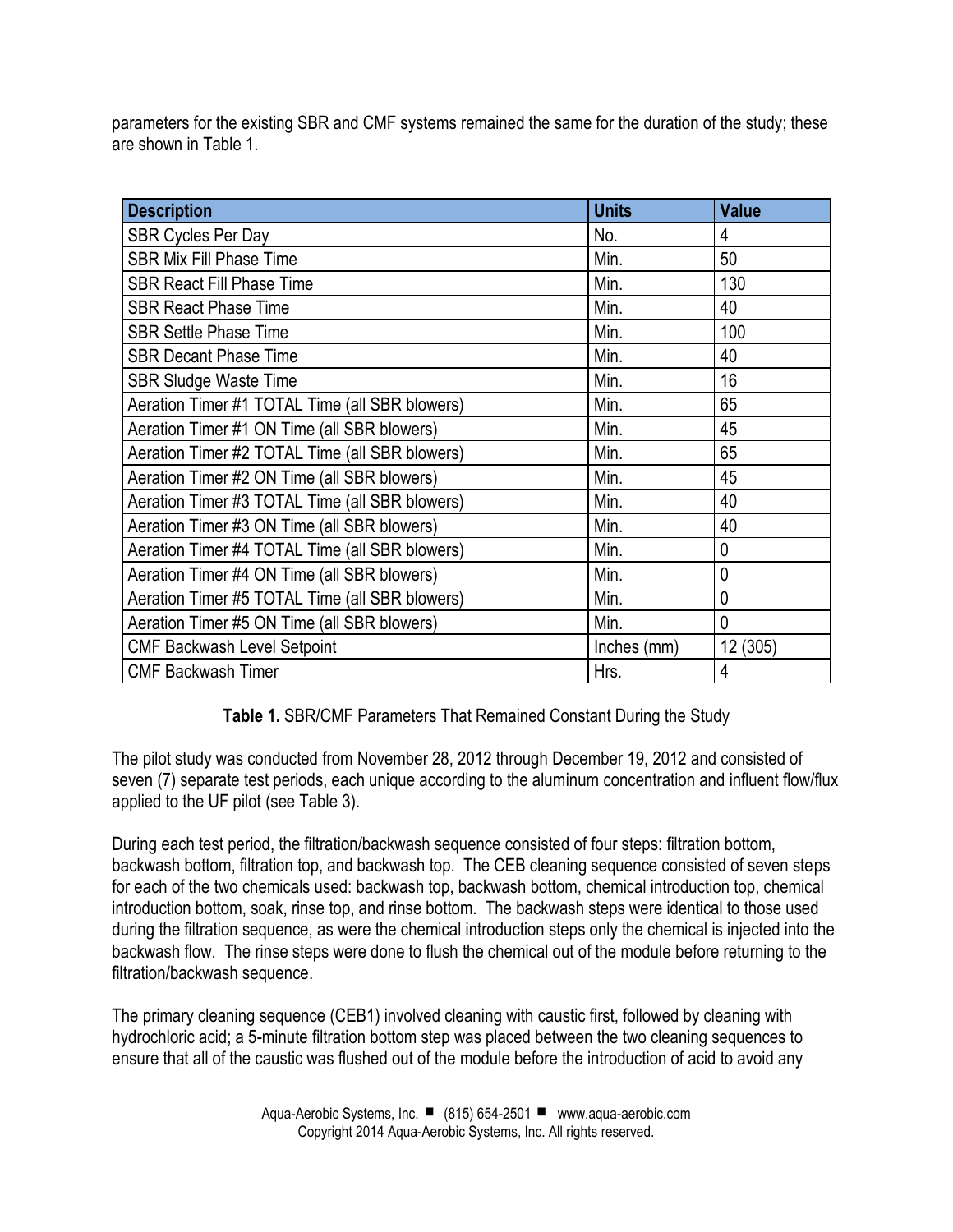issues with isolated overheating. The secondary cleaning sequence (CEB2) involved cleaning with hydrochloric acid only.

Based on both previous pilot experience and inge's recommendations [Koti (2011)], several of the UF pilot parameters remained unchanged throughout the entire experiment (see Table 2).

| <b>Description</b>                                      | <b>Units</b> | Value |
|---------------------------------------------------------|--------------|-------|
| Filtration Time (Top or Bottom)                         | Min.         | 30    |
| Backwash Time (Top or Bottom)                           | Sec.         | 30    |
| Fast Flush Time (Top or Bottom)                         | Sec.         | 30    |
| <b>CEB1 Frequency</b>                                   | Hrs.         | 12    |
| <b>CEB2 Frequency</b>                                   | Hrs.         | 96    |
| Caustic Introduction Top                                | Sec.         | 90    |
| <b>Caustic Introduction Bottom</b>                      | Sec.         | 45    |
| <b>Acid Introduction Top</b>                            | Sec.         | 60    |
| <b>Acid Introduction Bottom</b>                         | Sec.         | 20    |
| <b>CEB Soak Time</b>                                    | Min.         | 15    |
| CEB Rinse (Top or Bottom)                               | Sec.         | 40    |
| Filtration Bottom Short Time (between caustic and acid) | Min.         | 5     |
| <b>Bulk Alum Concentration</b>                          | $\%$         | 48.5  |
| <b>Bulk NaOH Concentration</b>                          | $\%$         | 20    |
| <b>Bulk HCI Concentration</b>                           | $\%$         | 32    |
| Caustic Introduction pH                                 | рH           | 12.2  |
| Acid Introduction pH                                    | рH           | 2     |

**Table 2.** UF Pilot Parameters That Remained Constant During the Study

Table 3 gives the UF influent flow and aluminum concentration during each of the seven test periods. During the study, the aluminum concentration in the UF influent was changed periodically in response to the measured UF effluent TP levels. For instance, the effluent TP remained above the desired level during the first two test periods; therefore, the aluminum concentration was gradually increased until the effluent TP dropped during test period 3. During test period 4, the UF influent flow was increased to see if the effluent TP would stay below the required value; once verified, the aluminum concentration was then reduced gradually to determine the minimum dosage needed to meet the effluent TP requirement at this elevated flow rate (test periods  $5 - 7$ ).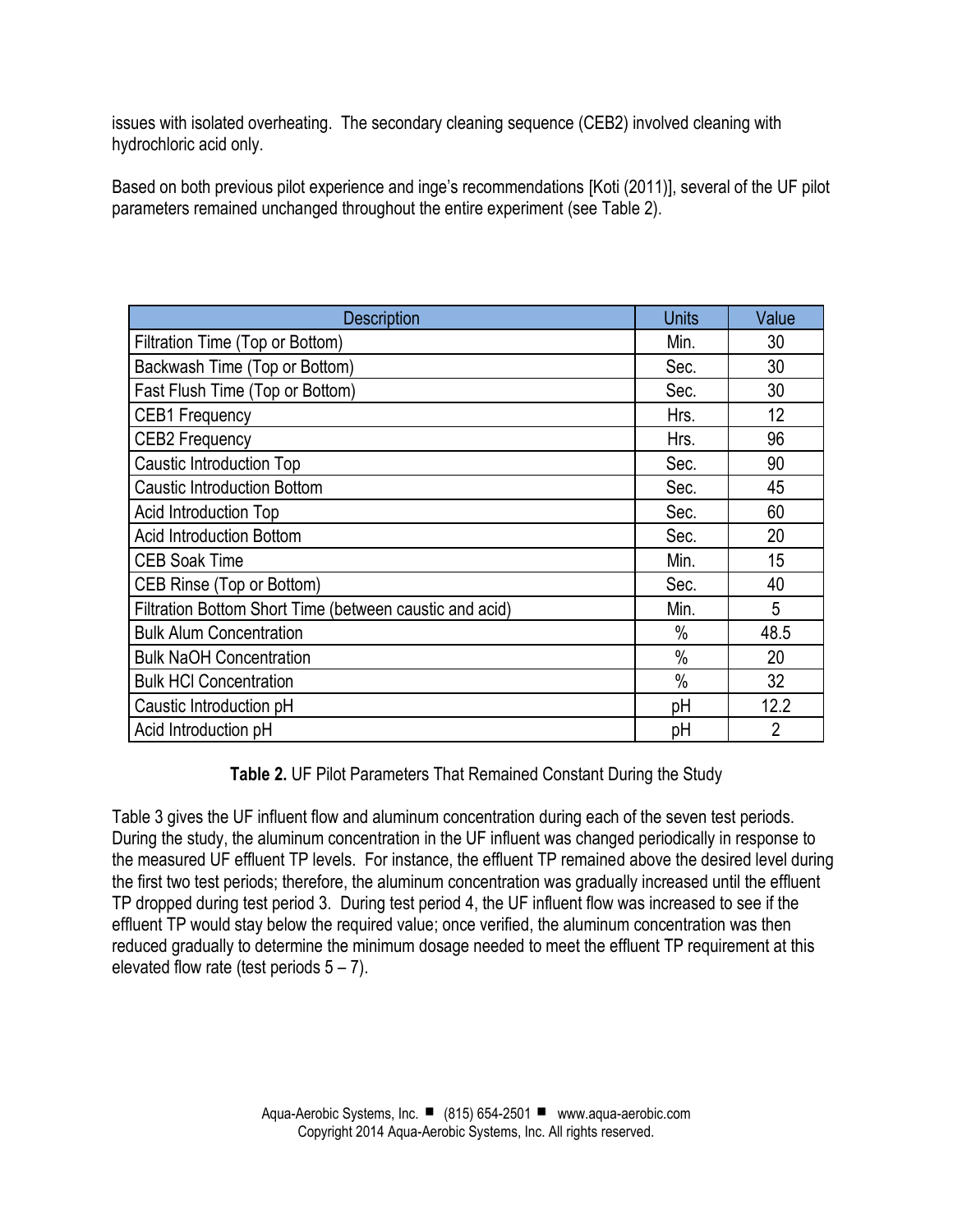| <b>Test</b><br><b>Period</b> | Al <sup>+3</sup> Concentration in UF<br>Influent, mg/l | Influent Flow to UF,<br>gpm (m <sup>3</sup> /hr) | <b>Membrane Flux,</b><br>gfd (lmh) |
|------------------------------|--------------------------------------------------------|--------------------------------------------------|------------------------------------|
|                              |                                                        | 13.2(3.0)                                        | 29.5 (50)                          |
|                              |                                                        | 13.2(3.0)                                        | 29.5(50)                           |
|                              |                                                        | 13.2(3.0)                                        | 29.5(50)                           |
|                              |                                                        | 21.1(4.8)                                        | 47.2 (80)                          |
|                              |                                                        | 21.1(4.8)                                        | 47.2 (80)                          |
|                              |                                                        | 21.1(4.8)                                        | 47.2 (80)                          |
|                              |                                                        | 21.1(4.8)                                        | 47.2 (80)                          |

### **Table 3.** Pilot Test Periods

The UF pilot was operated at each test period for multiple days, and the system pressures, pHs, temperatures, flows, levels, and turbidities were automatically measured and recorded on both the HMI and the unit's personal computer (PC). The following tasks were performed daily:

- Samples were taken at each of the four sampling locations and analyzed.
- Chemical container levels were measured and topped off as needed.
- The influent strainer element was removed and cleaned.

### *Analytical Protocol*

Prior to the study, a CMF effluent sample was analyzed for soluble, non-reactive phosphorus (dissolved CP and OP) to determine the minimum effluent total phosphorus achievable.

Each of the four daily samples was analyzed for reactive and total phosphorus by the Aqua-Aerobic Systems, Inc. (AASI) technician at the pilot lab. To make sure the phosphorus values were correct, several of these samples were also analyzed by the City's sister facility, the Camp Branch, AL Wastewater Treatment Plant. Both labs used a Hach DR 2500 spectrophotometer and 45600 COD reactor and performed the analyses in accordance with US EPA Method 365.1 or 365.2, as prescribed by the 22nd edition of *Standard Methods for the Examination of Water & Wastewater*.

Total phosphorus analyses were also made on several pilot effluent samples by two independent labs: Lab Resource Systems (LRS) and Guardian Systems, Inc. Both of these laboratories are certified by AL and use an approved spectrophotometer and COD reactor in accordance with US EPA Method 365.1 or 365.2, as prescribed by the 22nd edition of *Standard Methods for the Examination of Water & Wastewater*.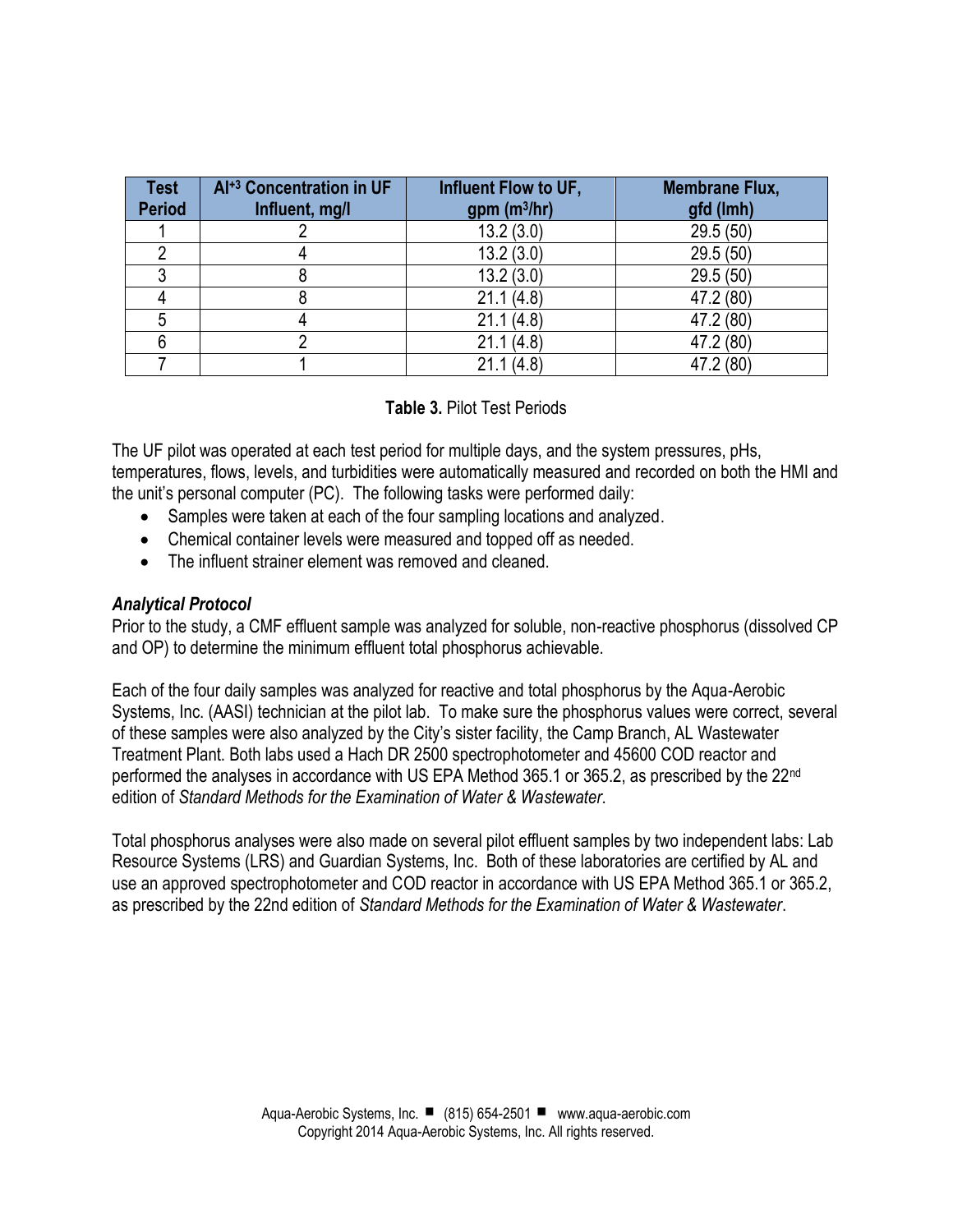## **Results and Discussion**

## **UF Influent Phosphorus**

The CMF effluent sample that was analyzed for soluble, non-reactive (condensed and organic) phosphorus was found to have less than the detectable level (0.02 mg/l) of this form of phosphorus. This indicates that it's theoretically possible to treat the CMF effluent down to non-detectable levels provided nearly all of the reactive phosphorus is converted to its insoluble form and the UF removes all of the remaining insoluble phosphorus.

Table 4 lists the total phosphorus values of the filtered feed to the UF pilot during the study. As you can see, the influent TP varied from 0.0424 to 0.699 mg/l and averaged 0.163 mg/l over the course of the study. The spike in influent TP was due to the installation of a new surface aerator in the post-equalization basin. Upon start-up, the aerator effectively mixed the settled solids, which were subsequently fed to the CMF system.

| <b>Sample Date</b> | <b>Sample Type</b> | <b>TP - AASI</b><br><b>Analysis</b> | TP - Plant<br><b>Analysis</b> |
|--------------------|--------------------|-------------------------------------|-------------------------------|
| 11/28/2012         | grab               | 0.170                               |                               |
| 11/29/2012         | composite          | 0.200                               |                               |
| 12/2/2012          | composite          |                                     | 0.699                         |
| 12/4/2012          | composite          | 0.116                               |                               |
| 12/6/2012          | composite          | 0.103                               |                               |
| 12/9/2012          | composite          | 0.061                               |                               |
| 12/11/2012         | composite          | 0.111                               |                               |
| 12/13/2012         | composite          | 0.091                               |                               |
| 12/16/2012         | grab               | 0.042                               |                               |
| 12/16/2012         | composite          | 0.137                               |                               |
| 12/18/2012         | grab               | 0.059                               |                               |

**Table 4.** Total Phosphorus of the UF Influent, in mg/l

### **UF Effluent Phosphorus**

Table 5 lists the total phosphorus values of the UF effluent during the study. The effluent TP varied from less than 0.020 (non-detectable) to 0.075 mg/l and averaged 0.023 mg/l over the course of the study.

Another observation was the discrepancy in the results from different labs for the same samples. Upon investigation, the cause of the variance appeared to be the inconsistency with which the samples were handled during both the sampling and the testing procedure. Although the handling methods were appropriate for conventional effluent limits, the extremely low total phosphorus (0.043 mg/l) necessitated extraordinary precautions. Therefore, the EPA guidelines were followed more carefully (i.e., sample bottles were acid-washed, exposure to air was limited,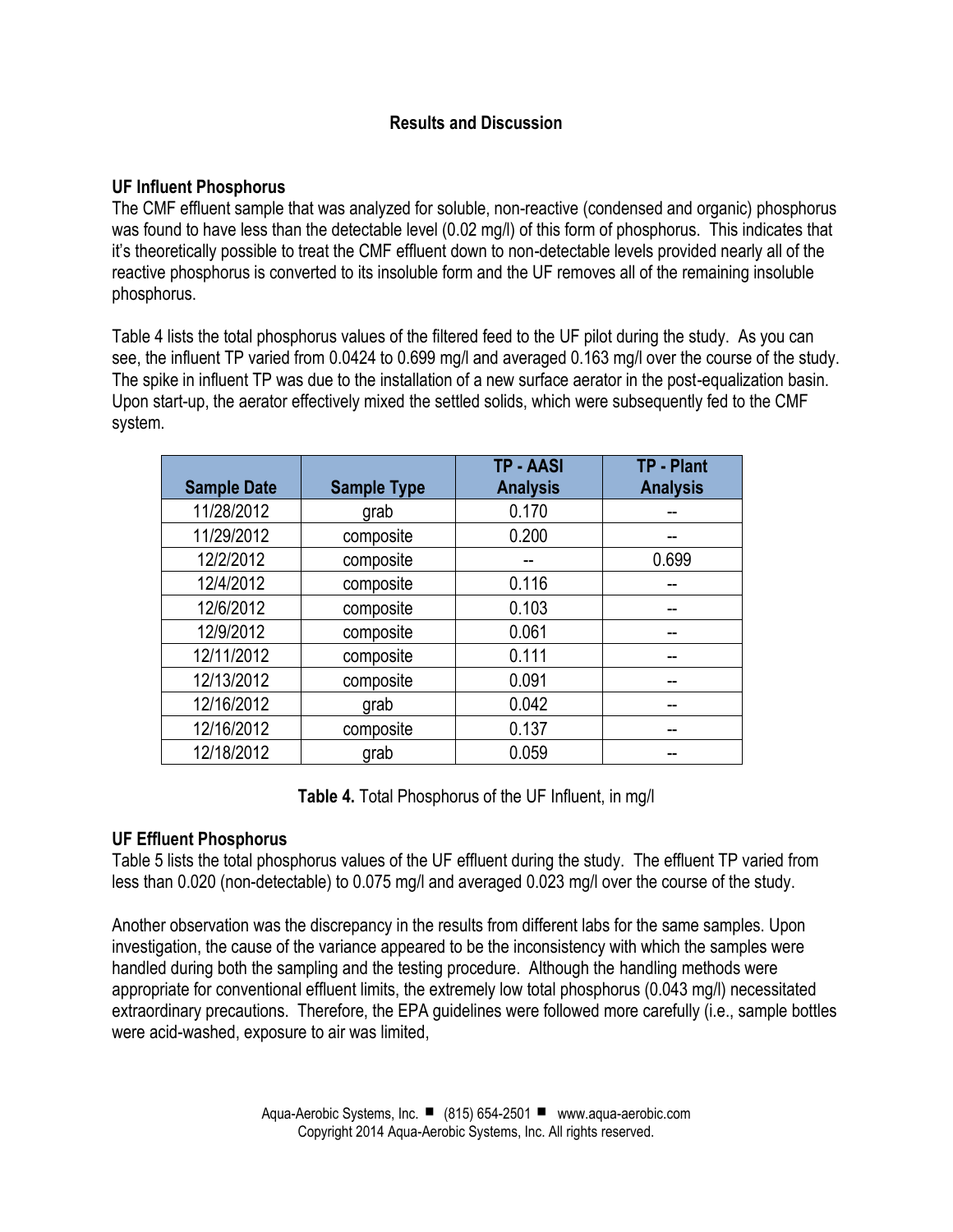| <b>Sample</b> |                    | TP - Aqua       | TP - Plant      | <b>TP-LRS</b>   | $TP -$<br><b>Guardian</b> |
|---------------|--------------------|-----------------|-----------------|-----------------|---------------------------|
| <b>Date</b>   | <b>Sample Type</b> | <b>Analysis</b> | <b>Analysis</b> | <b>Analysis</b> | Lab                       |
| 11/29/2012    | grab               | < 0.020         |                 |                 |                           |
| 11/29/2012    | composite          | 0.045           | L.              | --              | --                        |
| 11/30/2012    | composite          | < 0.020         | --              |                 | --                        |
| 12/1/2012     | composite          | < 0.020         |                 |                 |                           |
| 12/2/2012     | composite          | 0.043           | 0.061           |                 | --                        |
| 12/3/2012     | composite          | 0.034           |                 |                 |                           |
| 12/4/2012     | composite          | < 0.020         |                 | 0.075           | --                        |
| 12/5/2012     | composite          | 0.038           | --              | 0.050           | --                        |
| 12/6/2012     | composite          | < 0.020         |                 |                 |                           |
| 12/7/2012     | composite          | < 0.020         | < 0.020         |                 |                           |
| 12/8/2012     | composite          | < 0.020         | < 0.020         | --              | --                        |
| 12/9/2012     | grab               | < 0.020         |                 | < 0.020         |                           |
| 12/9/2012     | composite          | < 0.020         | $\overline{a}$  | < 0.020         | 0.050                     |
| 12/10/2012    | grab               |                 | --              |                 | 0.050                     |
| 12/10/2012    | composite          | < 0.020         | $\overline{a}$  |                 |                           |
| 12/11/2012    | grab               | < 0.020         | --              |                 |                           |
| 12/11/2012    | composite          | 0.046           | --              | --              |                           |
| 12/12/2012    | composite          | 0.026           | --              |                 | < 0.020                   |
| 12/13/2012    | grab               | 0.059           | --              |                 | < 0.020                   |
| 12/13/2012    | composite          | 0.029           | --              | --              |                           |
| 12/14/2012    | grab               | 0.026           |                 |                 |                           |
| 12/14/2012    | composite          | < 0.020         | --              | --              | --                        |
| 12/15/2012    | grab               | 0.055           | --              | --              | --                        |
| 12/15/2012    | composite          | 0.038           | --              | --              |                           |
| 12/16/2012    | grab               | 0.029           | --              |                 |                           |
| 12/16/2012    | composite          | < 0.020         | --              | --              | --                        |
| 12/17/2012    | grab               | < 0.020         |                 |                 |                           |
| 12/17/2012    | composite          | < 0.020         | --              |                 |                           |
| 12/18/2012    | grab               | < 0.020         | --              | --              | --                        |

**Table 5.** Total Phosphorus of the UF Effluent, in mg/l

samples were preserved properly, etc.); this greater attention to detail resulted in much more consistency among the testing facilities.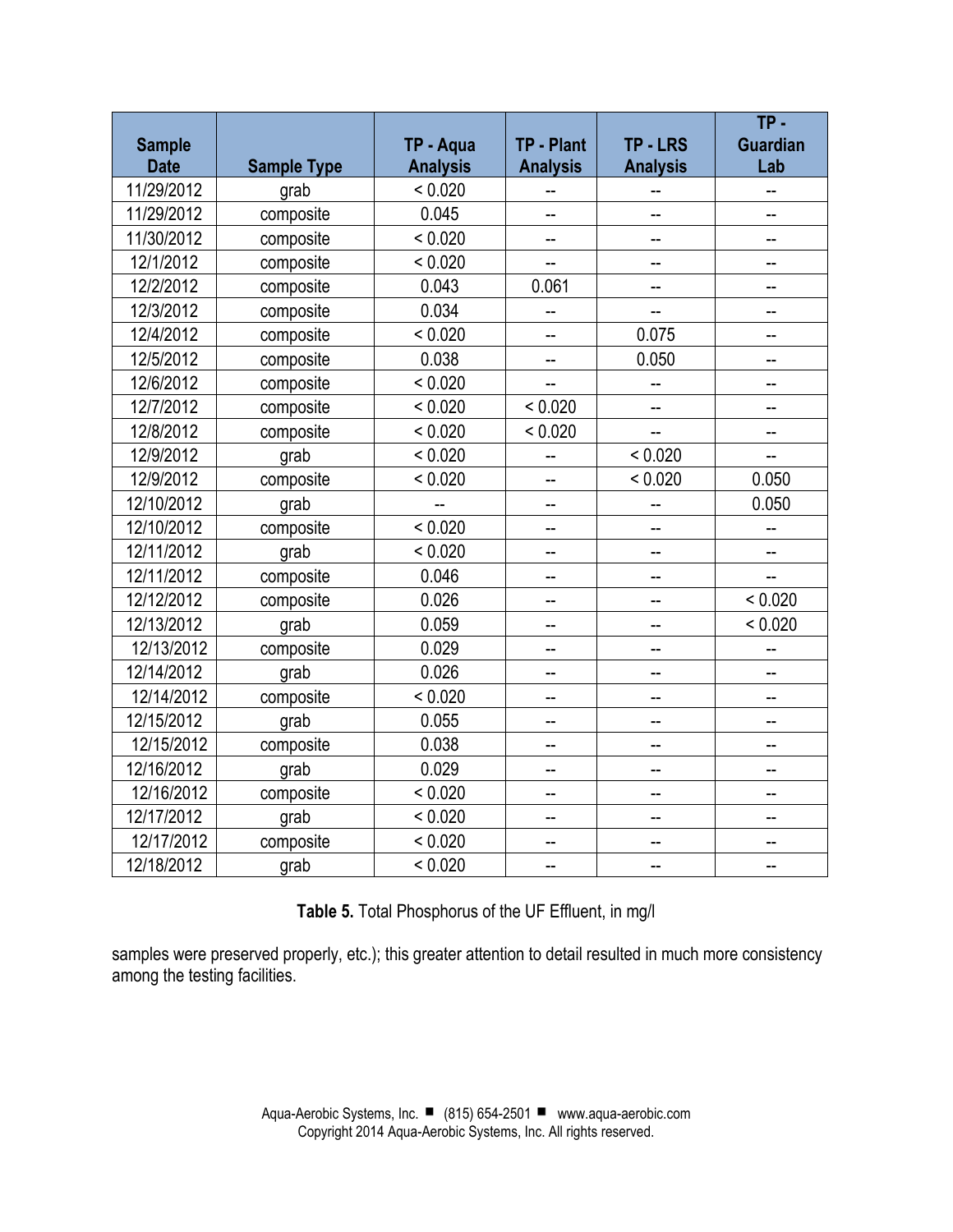### **UF Pilot Performance**

Figure 6 gives a graphical representation of UF performance, showing both influent and effluent total phosphorus values for each day of the study. As you can see, the influent TP excursion on December 2 had little, if any, affect on the pilot effluent TP, which remained relatively low even after the solids spike.



**Figure 6.** Total Phosphorus (TP) Concentrations in UF Influent and Effluent

### **Alum Dosage**

The alum dosage used during the pilot is shown as a blue line in Figure 7, measured as mg of Al+3 per mg influent TP. The red numbers refer to the Al concentration in mg/l and are placed on the date this concentration was set. The alum concentration was increased early in the pilot study because the effluent TP level was initially higher than the desired 0.043 mg/l. Once the

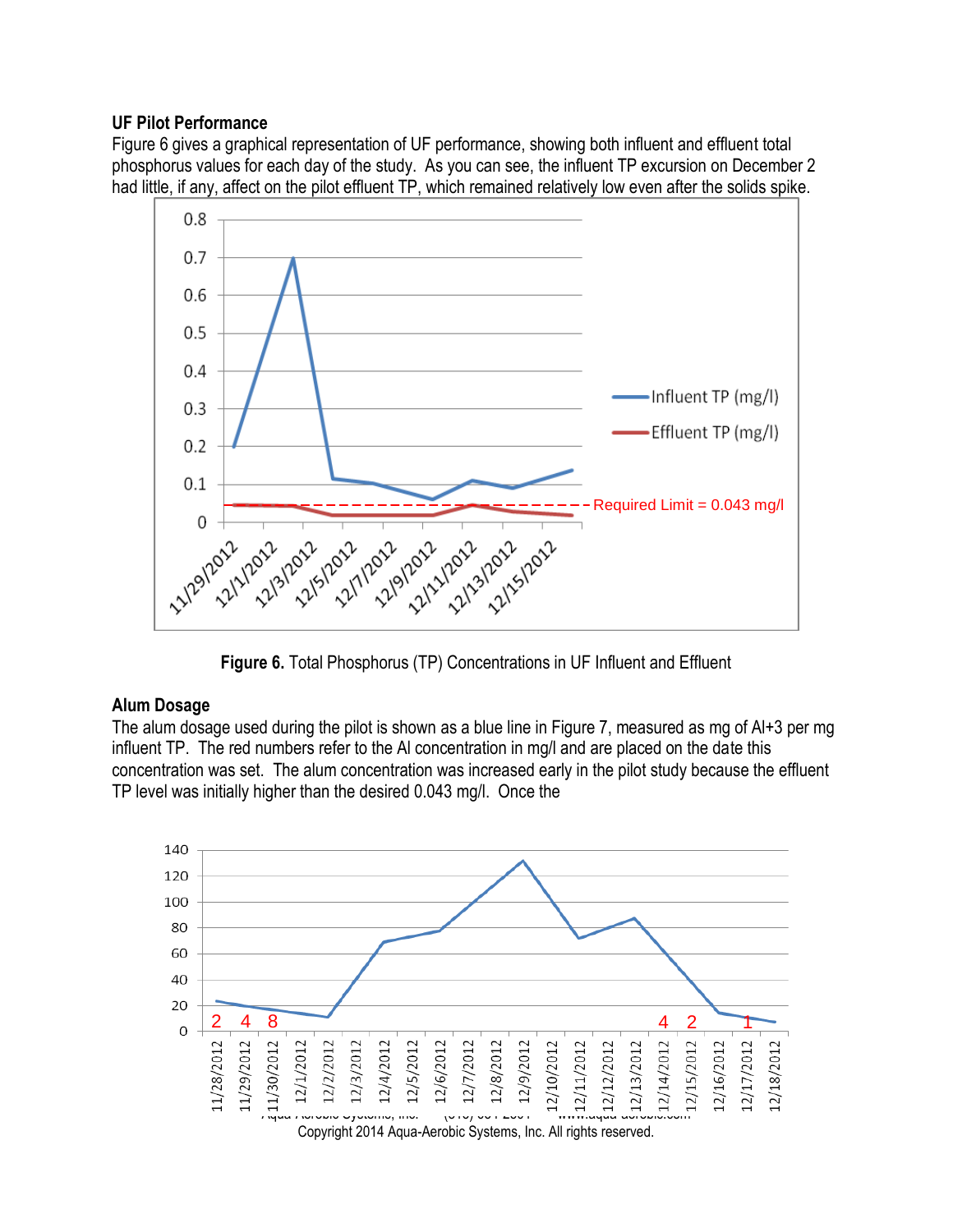### **Figure 7.** Alum Dosage and Aluminum Concentrations

effluent TP was consistently below this level, the alum concentration was lowered to make sure the effluent TP didn't go back up. The final concentration (1 mg/l as Al), which equates to an alum dosage of 7.3 mg Al+3 per mg of influent TP, still resulted in an effluent TP below the level detectable with the Hach spectrophotometer (0.02 mg/l). Because of this, it's likely that the alum dosage can be lowered even more without exceeding the 0.043 mg/l limit.

### **Conclusions**

The study showed that the combination of SBR, CMF, and UF was able to consistently lower the total phosphorus (TP) in a domestic wastewater to below the detectable level defined in the standard EPA procedure for TP analysis (0.02 mg/l), even at an elevated flux of 47.2 gfd (80 lmh). The average effluent TP level was determined to be 0.023 mg/l over the course of the study, which included several samples thought to be higher in TP than they actually were due to the accidental introduction of phosphorus into the samples. These ultra-low effluent TP values were achievable in part due to the effectiveness of the existing SBR and CMF systems to remove phosphorus both biologically and chemically down to an average of 0.16 mg/l TP. Yet even at a CMF effluent of 0.7 mg/l, the UF was able to reduce the TP to below the required level of 0.043 mg/l.

The alum dosage needed to achieve a non-detectable TP level in the effluent was found to be as low as 7.3 mg Al+3 per mg of influent TP, even at the higher flux (47.2 gfd, or 80 lmh). Achieving the desired effluent TP level (0.043 mg/l) will require even less alum. For the alum to be this effective, it's critical that the pH of the treated UF influent be kept above 6.5; this makes sure the resultant aluminum phosphate remains as insoluble as possible so it can be removed by the membrane.

Lastly, the importance of using proper and repeatable sampling and testing procedures cannot be overemphasized. At the ultra-low TP concentrations required, even miniscule levels of phosphorus can contaminate a sample and render it out-of-compliance. Verifying that very low levels of TP were indeed being achieved required careful handling of each sample, including acid-rinsing of the sample bottles and avoidance of sample contact with anything that might have even a trace of phosphorus in it.